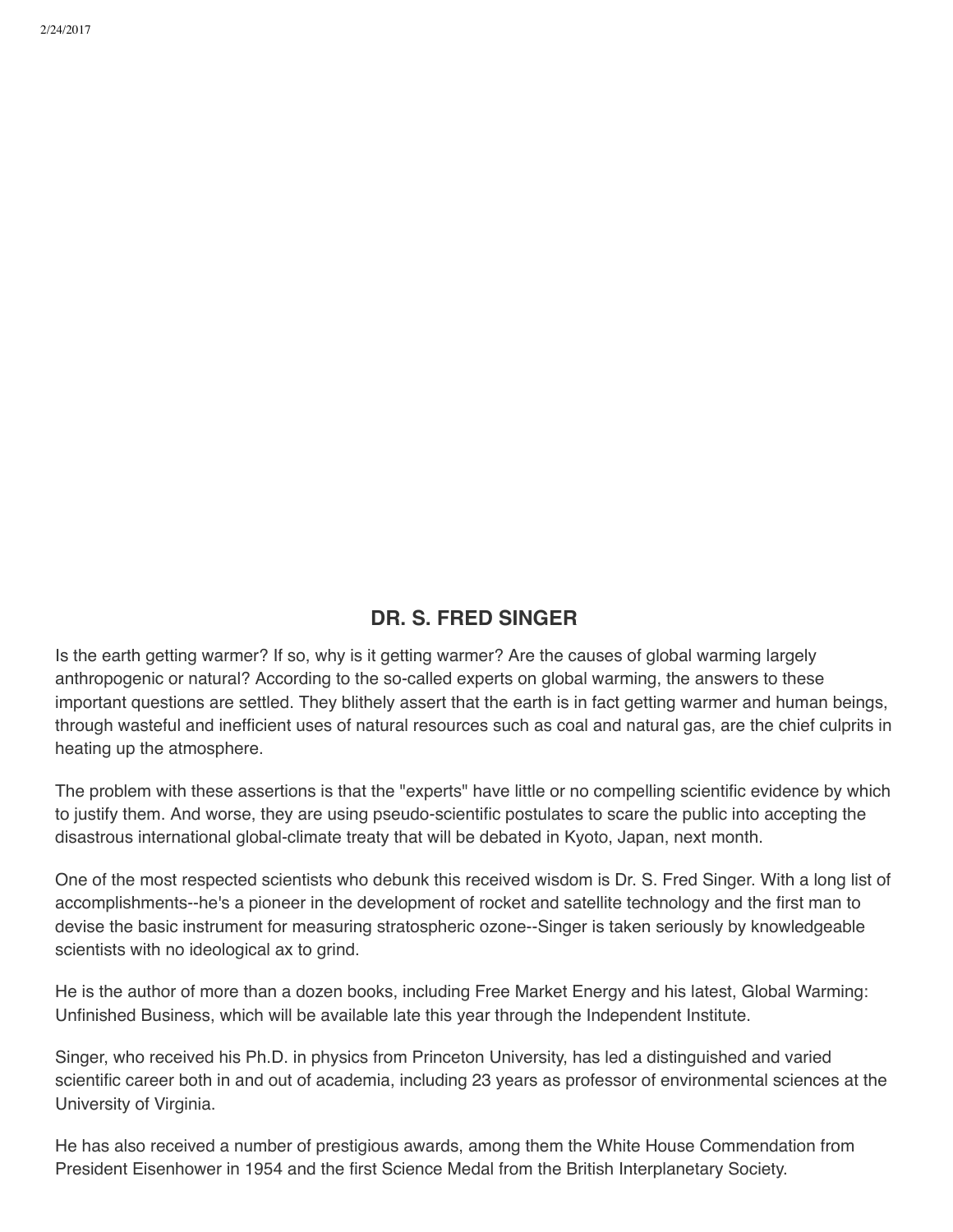2/24/2017

His technical works have appeared in more than 400 scientific, economic and public policy journals. Singer has also written more than 200 articles and editorials for a number of media outlets, including the Wall Street Journal, the New York Times and the Los Angeles Times.

For Singer and a good number of genuine scientific experts, the global-warming scare is nothing but a hoax.

"Contrary to what [global]-warming proponents] say, there is no global warming," Singer says matter-of-factly. "And contrary to what [those proponents] say, there is no scientific consensus either."

Atmospheric data collected from weather satellites and balloon instruments show no warming whatsoever, Singer says. In fact, such data reveal a slight cooling trend in the atmosphere over the years.

These data contradict the inaccurate measurements made by computer models, which forecast rapidly rising global temperatures. As Singer points out, these models are still rudimentary and unreliable. Yet these very models provide the scientific basis for the globalwarming treaty that many nations, including the United States, may ratify in Kyoto.

The obvious lack of concrete evidence is what drives the scientific and political shenanigans running through the global-warming debate, Singer says. "Many in this debate simply don't care about the facts. And the politicians and policymakers don't want to hear the facts."

If no real objective criteria point to a global-warming trend, then what is the motivation for claiming that it is a reality? As Singer believes, the global-warming scare has been generated mostly by radical environmentalists who wish to drastically cut back the use of energy and natural resources and, hence, economic growth and prosperity.

"The underlying effort here seems to be to use global warming as an excuse to cut down the use of energy," he says.

"It's very simple: If you cut back the use of energy, then you cut back economic growth. And believe it or not, there are people in the world who believe we have gone too far in economic growth."

Currently, Dr. Singer serves as director and president of the Science and Environmental Policy Project (SEPP) and is a visiting fellow at the Independent Institute, based in Oakland, Calif.

SEPP, which was incorporated in 1992, is an independent research group dedicated to the idea that "sound, credible science must form the basis for health and environmental decisions that affect millions of people and costs tens of billions of dollars every year."

The project has been hugely influential. Policymakers on Capitol Hill frequently turn to SEPP for analysis of some of the most vexing and complicated scientific matters of the day, including ozone depletion, global warming and clean air standards.

SEPP has also been leading the intellectual challenges to the "consensus" on global warming. In November 1995, SEPP helped to organize the Leipzig Declaration. That statement, which has been endorsed by close to 100 climate scientists in the United States and Europe, warns policymakers about the dangers of making hasty and uninformed decisions about global warming.

With the help of Dr. Singer and the sound work of SEPP, it is possible that the Kyoto treaty will founder on its own inadequacies. To be sure, the United States must stay far away from it. As Dr. Singer gloomily says, U.S. ratification could mean "the dire fate of economic suicide."